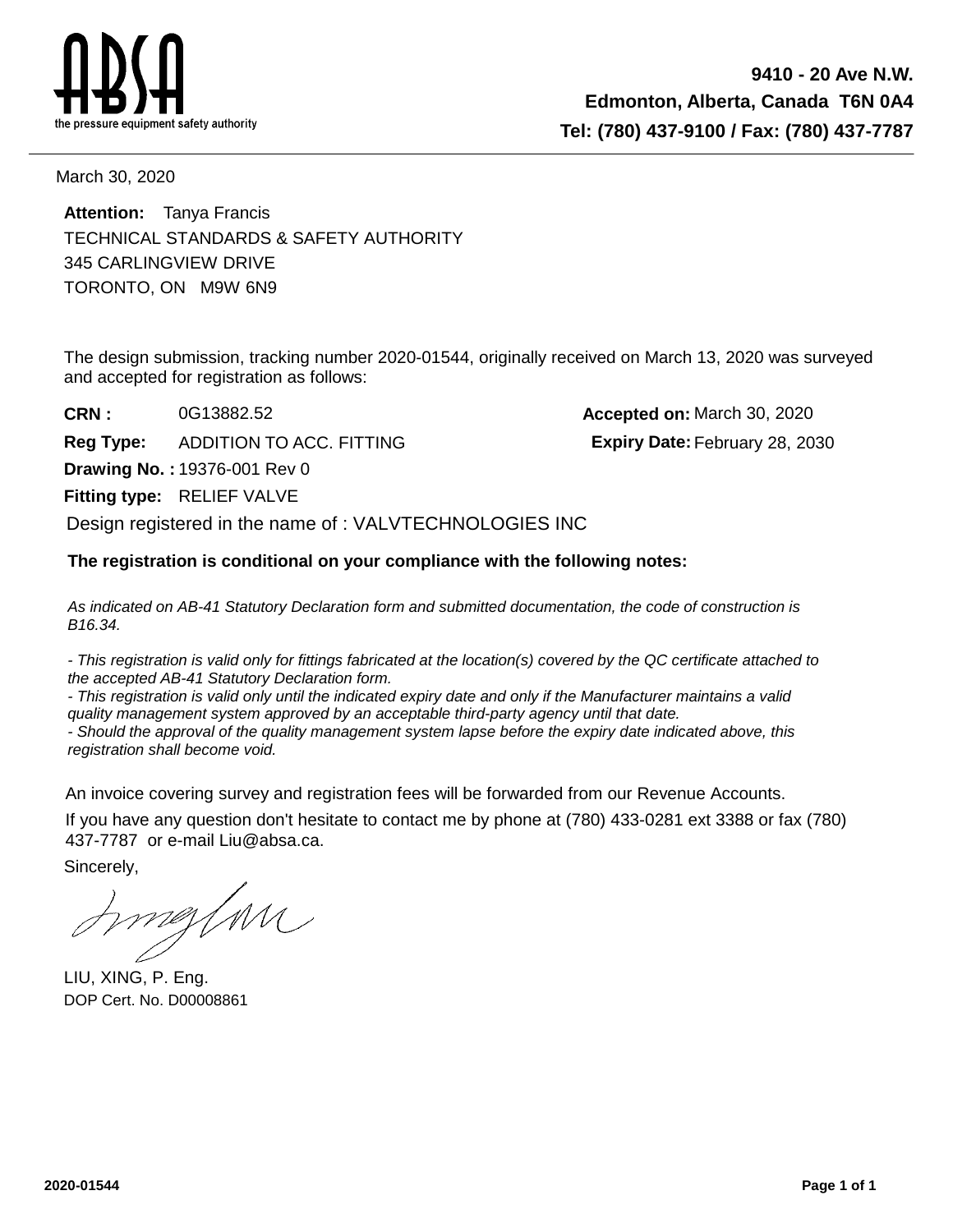



| ITEM           | DESCRIPTION              | <b>MATERIAL</b>               | QTY.           |
|----------------|--------------------------|-------------------------------|----------------|
| $\mathbf{1}$   | <b>BALL</b>              | SA-182 F6A / R31              | 2              |
| $\overline{2}$ | <b>UPSTREAM SEAT</b>     | SA-182 F22 / OPO              | $\overline{2}$ |
| 3              | <b>BELLEVILLE SPRING</b> | SB-637 N07718                 | 2              |
| 4              | <b>STEM</b>              | SA-638 660 TYP1 / OPO         | 2              |
| 5              | <b>GLAND</b>             | SA-182 F316 / QPQ             | 2              |
| 6              | <b>GLAND PACKING</b>     | 316GRAFOIL                    | $\overline{2}$ |
| 7              | <b>GLAND SPRING</b>      | SA-637 N07718                 | 48             |
| 8              | <b>GLAND STUD</b>        | SA-193 Gr B8M                 | 8              |
| 9              | <b>GLAND NUT</b>         | SA-194 Gr 8M                  | 8              |
| 10             | <b>END CAP</b>           | SA-182 F22 / R31              | 1              |
| 11             | BODY / END CAP           | SA-182 F22 / R31              | 1              |
| 12             | <b>BODY</b>              | SA-182 F22                    | $\mathbf{1}$   |
| 13             | <b>BODY SEAL</b>         | SA-564 TYPE 630 H1150D / PT24 | $\mathbf 2$    |
| 14             | <b>BODY STUD</b>         | SA-193 Gr B8M                 | 16             |
| 15             | <b>BODY NUT</b>          | SA-194 Gr 8M                  | 16             |
| 16             | <b>KEY</b>               | SA-29 Gr 1018                 | 4              |
| 17             | <b>DRIVE SLEEVE</b>      | SA-29 Gr 4130                 | 2              |
| 18             | THRUST BEARING           | MILD STEEL / QPQ              | 2              |
| 19             | <b>ADAPTOR</b>           | SA-29 Gr 4130                 | $\mathbf{1}$   |
| 20             | <b>MOUNTING PLATE</b>    | SA-216 Gr WCB                 | 2              |
| 21             | <b>HANDLE</b>            | SA-29 Gr 1018                 | $\overline{2}$ |
| 22             | <b>STOP PLATE</b>        | SA-216 Gr WCB                 | 2              |
| 23             | YOKE BLOCK               | SA-29 Gr 1018                 | 4              |
| 24             | <b>CAP SCREW</b>         | SA-574                        | 8              |
| 25             | <b>LOCK WASHER</b>       | SAE Gr CS                     | 8              |
| 26             | CAP SCREW                | SA-574                        | 4              |
| 27             | <b>CAP SCREW</b>         | SA-574                        | 8              |
| 28             | <b>DRIVE SLEEVE</b>      | SA-29 Gr 4130                 | $\mathbf{1}$   |
| 29             | KEY                      | SA-29 Gr 1018                 | 1              |
| 30             | CAP SCREW                | SA-574                        | 4              |
| 31             | <b>GEARBOX</b>           | EXEECO IW3/HW12"              | 1              |
| 32             | <b>LIMIT SWITCH</b>      | FMYB-E420 2-DPDT              | 1              |
| 33             | <b>ACTUATOR</b>          | AA-VT-VTI06DA0NH2EERV         | 1              |

| THIS DRAWING AND THE INFORMATION<br>CONTAINED WITHIN IS CONSIDERED TO BE<br>CONFIDENTIAL AND THE SOLE PROPERTY OF                                                                                | WEIGHT<br><b>580 LBS</b>                          | SHEET<br>SIZE<br>B 11 OF |                                                                                 |      |
|--------------------------------------------------------------------------------------------------------------------------------------------------------------------------------------------------|---------------------------------------------------|--------------------------|---------------------------------------------------------------------------------|------|
| VALVTECHNOLOGIES. THE CONTENTS OF THIS<br>DRAWING MAY NOT BE REPRODUCED OR<br>DISCLOSED VERBALLY OR OTHERWISE<br>OUTSIDE THE HOLDERS OFFICE WITHOUT THE<br>WRITTEN APPROVAL OF VALVTECHNOLOGIES. | <b>GENERAL ASSEMBLY</b>                           |                          | <b>VALV</b> TECHNOLOGIES                                                        |      |
| OUOTATION DRAWINGS ARE FOR GENERAL                                                                                                                                                               | DIMENSIONS ARE IN<br>INCH [MM] UNLESS             |                          |                                                                                 |      |
| REFERENCE ONLY. PRODUCT CONFIGURATION<br>TO BE FINALIZED UPON RECEIPT OF ORDER.                                                                                                                  | OTHERWISE SPECIFIED.                              |                          | 5904 BINGLE ROAD, HOUSTON TEXAS 77092<br>WWW.VAI V.COM                          |      |
| <b>ACTUATOR ORIENTATION IS FOR</b><br>ILLUSTRATION PURPOSES ONLY, ACCESSORIES<br>MAY NOT BE INCLUDED IN DRAWING.                                                                                 | REFERENCE DIMENSIONS<br>ARE DEPICTED BY () SYMBOL |                          | <b>TITLE</b><br>Z7L1-147B1RA5PZ-001DZ-0X2<br>2.50 900# BWX4.0 300# RF 1.50 BORE |      |
| <b>REVISED BY</b>                                                                                                                                                                                | <b>DRAWN BY</b>                                   |                          |                                                                                 |      |
|                                                                                                                                                                                                  | S.CRUZ                                            | 11/20/2019               | W/ VTI06DA0NH2EERV & EXEECO IW-3                                                |      |
| <b>APPROVED BY</b>                                                                                                                                                                               | <b>APPROVED BY</b><br><b>S.STREANGO</b>           | 11/20/2019               | 191376-001                                                                      | REV. |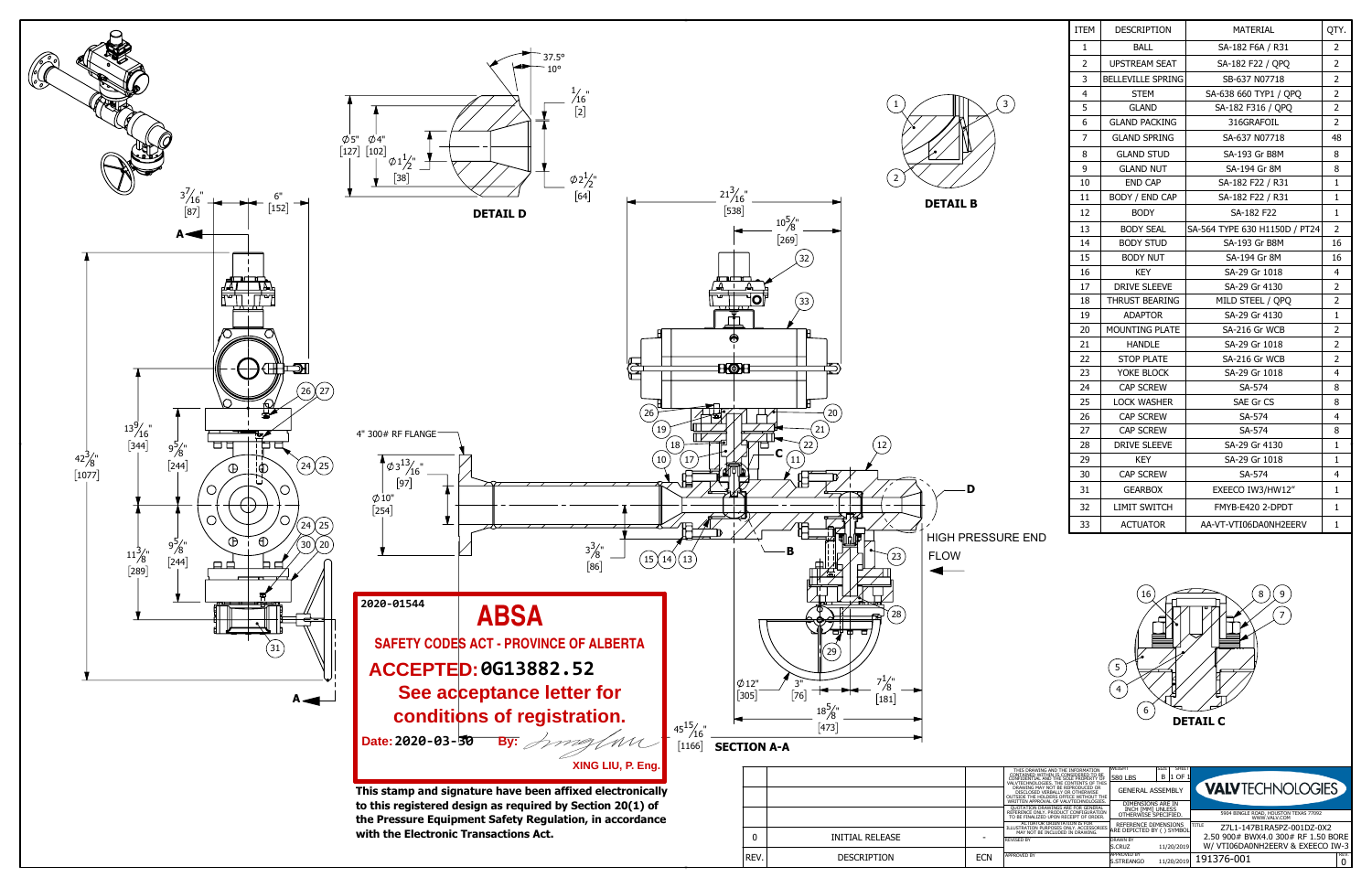

the pressure equip (Supplemental Sheet for AB-41) AB-41 2019-08

## **Table 1\*\* Scope of Fitting Designs**

| Item#      | Primary<br>Pressure<br>Bearing /<br>Retaining                         | Material of<br>Construction                                                                                                                                                                                                | Port<br>Connections<br>and Size<br>Range | <b>MDMT</b> | At Ambient<br>Temperature | <b>Rated Pressure</b><br>At Maximum<br>Temperature | Pressure<br>Class(es) /<br>Schedule(s)    | Design<br>$Code(s)$ of<br>Construction                                                                                            | Reference<br>Catalogue<br>(pages) or<br>Drawing(s) |
|------------|-----------------------------------------------------------------------|----------------------------------------------------------------------------------------------------------------------------------------------------------------------------------------------------------------------------|------------------------------------------|-------------|---------------------------|----------------------------------------------------|-------------------------------------------|-----------------------------------------------------------------------------------------------------------------------------------|----------------------------------------------------|
| <b>ERV</b> | Component<br>Body<br>End Cap<br>Stem<br><b>ERV Flange</b><br>ERV Pipe | Carbon steel<br>$(A216 WCB)$ –<br>standard<br>Alloy steel<br>$(A217 WC9) -$<br>standard<br>Stainless steel<br>$(A351 CF8M) -$<br>standard<br>Duplex steel<br>Exotic alloys<br>Other materials<br>available upon<br>request | $3/4$ " x 1 $1/2$ "<br>To<br>8" x 14"    |             |                           |                                                    | ASME /<br><b>ANSI Class</b><br>up to 4500 | <b>ASME B16.34</b><br>NB Capacity<br>Cert Number:<br>M59015<br>M59026<br>M59037<br>M59059<br>M59060<br>M59082<br>M59105<br>M59127 | See ERV<br>Product<br>Catalogue                    |
|            |                                                                       |                                                                                                                                                                                                                            |                                          |             |                           |                                                    |                                           |                                                                                                                                   |                                                    |

## **Table 2 Additional Scope Information**

List/Attach Additional Detail and References (Product Configurations, Options, Illustrations, etc.)

Example:

Series X Options

\*\* For additional alternatives of Table 1, refer to Form AB-41a, Guide for Completing Form AB-41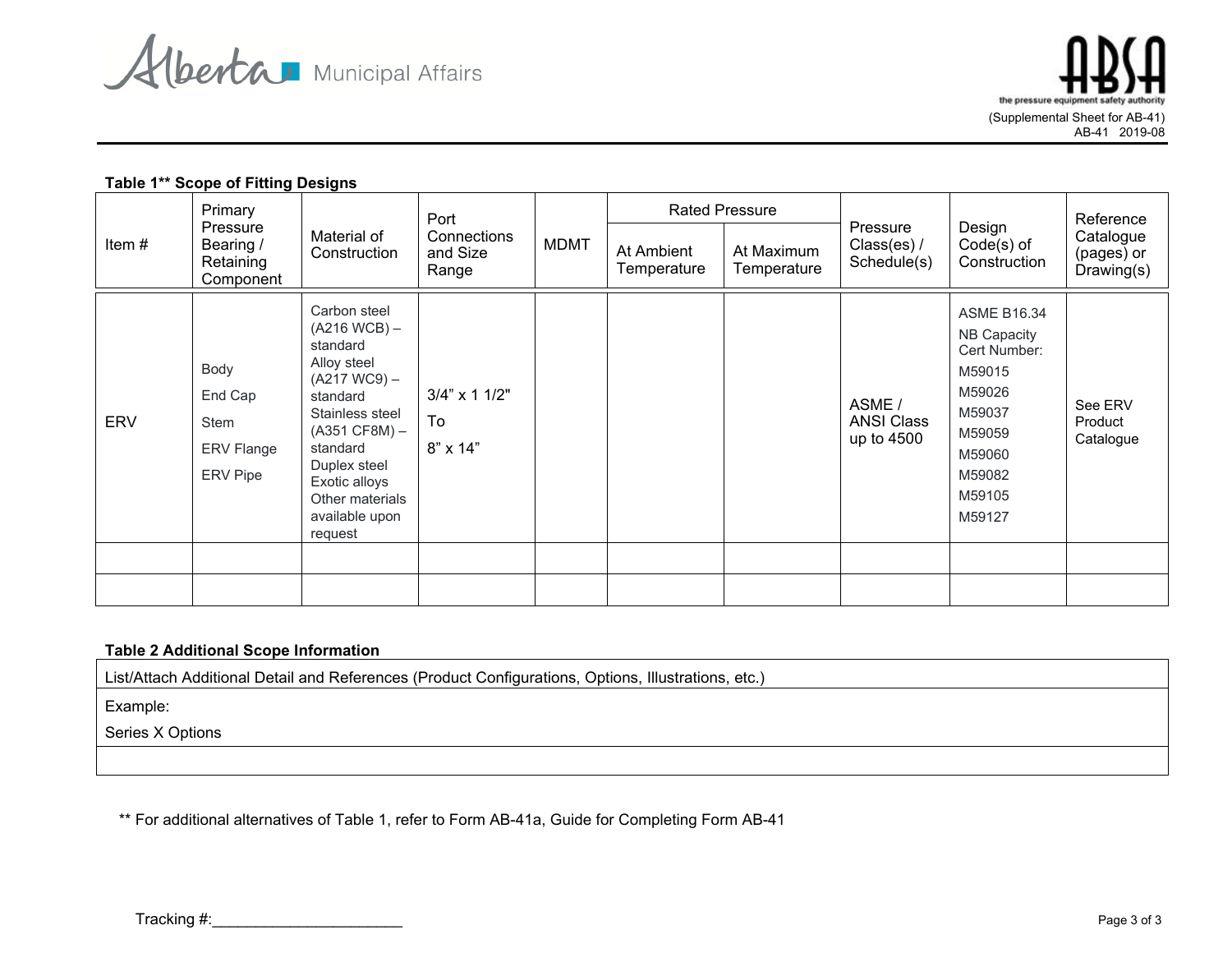| NOTE: You cannot save the DATA you entered on this form, you must print a copy and FAX it or MAIL it!                                                                                                                                                                                                                                                                                                                         |                                                                                                                                                                                                         |  |  |  |  |  |
|-------------------------------------------------------------------------------------------------------------------------------------------------------------------------------------------------------------------------------------------------------------------------------------------------------------------------------------------------------------------------------------------------------------------------------|---------------------------------------------------------------------------------------------------------------------------------------------------------------------------------------------------------|--|--|--|--|--|
| <b>Technical Standards and Safety Authority</b><br>345 Carlingview Drive<br>Toronto, Ontario M9W 6N9<br>-S<br>www.tssa.org                                                                                                                                                                                                                                                                                                    | Show facsimile of manufacturer's logo or trademark, as it will<br>appear on the fitting, in the space below<br><b>VALVTECHNOLOGIES</b>                                                                  |  |  |  |  |  |
|                                                                                                                                                                                                                                                                                                                                                                                                                               | <b>STATUTORY DECLARATION</b>                                                                                                                                                                            |  |  |  |  |  |
|                                                                                                                                                                                                                                                                                                                                                                                                                               | <b>Registration of Fittings</b>                                                                                                                                                                         |  |  |  |  |  |
|                                                                                                                                                                                                                                                                                                                                                                                                                               |                                                                                                                                                                                                         |  |  |  |  |  |
| Chad Bowers, Director, Global Manufacturing<br>(Name and Position, e.g. President, Plant Manager, Chief Engineer)                                                                                                                                                                                                                                                                                                             |                                                                                                                                                                                                         |  |  |  |  |  |
| of ValvTechnologies, Inc.,                                                                                                                                                                                                                                                                                                                                                                                                    |                                                                                                                                                                                                         |  |  |  |  |  |
| (Name of Manufacturer)                                                                                                                                                                                                                                                                                                                                                                                                        |                                                                                                                                                                                                         |  |  |  |  |  |
| 5904 Bingle Road, Houston, Texas 77092<br><b>Located at</b>                                                                                                                                                                                                                                                                                                                                                                   | 713-860-0499<br>713-715-5577                                                                                                                                                                            |  |  |  |  |  |
| (Plant Address)                                                                                                                                                                                                                                                                                                                                                                                                               | (Fax No.)<br>(Telephone No.)                                                                                                                                                                            |  |  |  |  |  |
| <b>ASME B16.34</b>                                                                                                                                                                                                                                                                                                                                                                                                            | do solemnly declare that the fittings listed hereunder, which are subject to the Technical Standards and Safety Act, Boilers<br>and Pressure Vessels Regulation, comply with all of the requirements of |  |  |  |  |  |
| (Title of recognized North American Standard)<br>which specifies the dimensions, materials of construction, pressure/temperature ratings, identification marking the fittings and service;                                                                                                                                                                                                                                    |                                                                                                                                                                                                         |  |  |  |  |  |
| or are not covered by the provisions of a recognized North American standard and are therefore manufactured to comply with<br>as supported by the attached data which identifies the dimensions, material of construction,<br>pressure/temperature ratings and the basis for such ratings, the marking of the fitting for identification and service.                                                                         |                                                                                                                                                                                                         |  |  |  |  |  |
| I further declare that the manufacture of these fittings is controlled by a quality system meeting the requirements of ISO 9001:2015<br>which has been verified by the following authority, DNV GL<br>The items covered by this declaration, for which I seek registration, are category (SEE BELOW)<br>type fittings. In support of<br>this application, the following information and/or test data are attached as follows: |                                                                                                                                                                                                         |  |  |  |  |  |
| ERV Valve BROCHURE AND DRAWING                                                                                                                                                                                                                                                                                                                                                                                                |                                                                                                                                                                                                         |  |  |  |  |  |
| (drawings, calculations, test reports, etc.)                                                                                                                                                                                                                                                                                                                                                                                  |                                                                                                                                                                                                         |  |  |  |  |  |
| Declared before me at 5904 Bin4le                                                                                                                                                                                                                                                                                                                                                                                             | 1ex                                                                                                                                                                                                     |  |  |  |  |  |
| day of January<br>AD 20 $\partial$ O<br>the                                                                                                                                                                                                                                                                                                                                                                                   | <b>MARIA NATALIA MERCADO</b><br>Notary Public, State of Texas                                                                                                                                           |  |  |  |  |  |
| <b>Commissioner for Oaths:</b><br>Comm. Expires 11-21-2022<br>Notary ID 131804146<br>Verado                                                                                                                                                                                                                                                                                                                                   |                                                                                                                                                                                                         |  |  |  |  |  |
| $\overline{M_{11,0}}$<br>(Printed name)<br>$2 - 12$                                                                                                                                                                                                                                                                                                                                                                           |                                                                                                                                                                                                         |  |  |  |  |  |
| (Signature)                                                                                                                                                                                                                                                                                                                                                                                                                   | (Signature of Declarer)                                                                                                                                                                                 |  |  |  |  |  |
| <b>FOR OFFICE USE ONLY</b>                                                                                                                                                                                                                                                                                                                                                                                                    |                                                                                                                                                                                                         |  |  |  |  |  |
| To the best of my knowledge and belief, the application meets the requirements of the<br>Technical Standards and Safety Act, Boilers and Pressure Vessels Regulation, and                                                                                                                                                                                                                                                     |                                                                                                                                                                                                         |  |  |  |  |  |
| CSA Standard B51 and is accepted for registration in Category                                                                                                                                                                                                                                                                                                                                                                 |                                                                                                                                                                                                         |  |  |  |  |  |
| CRN:                                                                                                                                                                                                                                                                                                                                                                                                                          |                                                                                                                                                                                                         |  |  |  |  |  |
| Registered by:                                                                                                                                                                                                                                                                                                                                                                                                                |                                                                                                                                                                                                         |  |  |  |  |  |
| Dated:                                                                                                                                                                                                                                                                                                                                                                                                                        |                                                                                                                                                                                                         |  |  |  |  |  |
| NOTE: This registration expires on:                                                                                                                                                                                                                                                                                                                                                                                           |                                                                                                                                                                                                         |  |  |  |  |  |

\*Information provided in this application is releasable under the Freedom of Information and Privacy<br>Protection Act and may be disclosed upon request. PV 09553 (04/17)